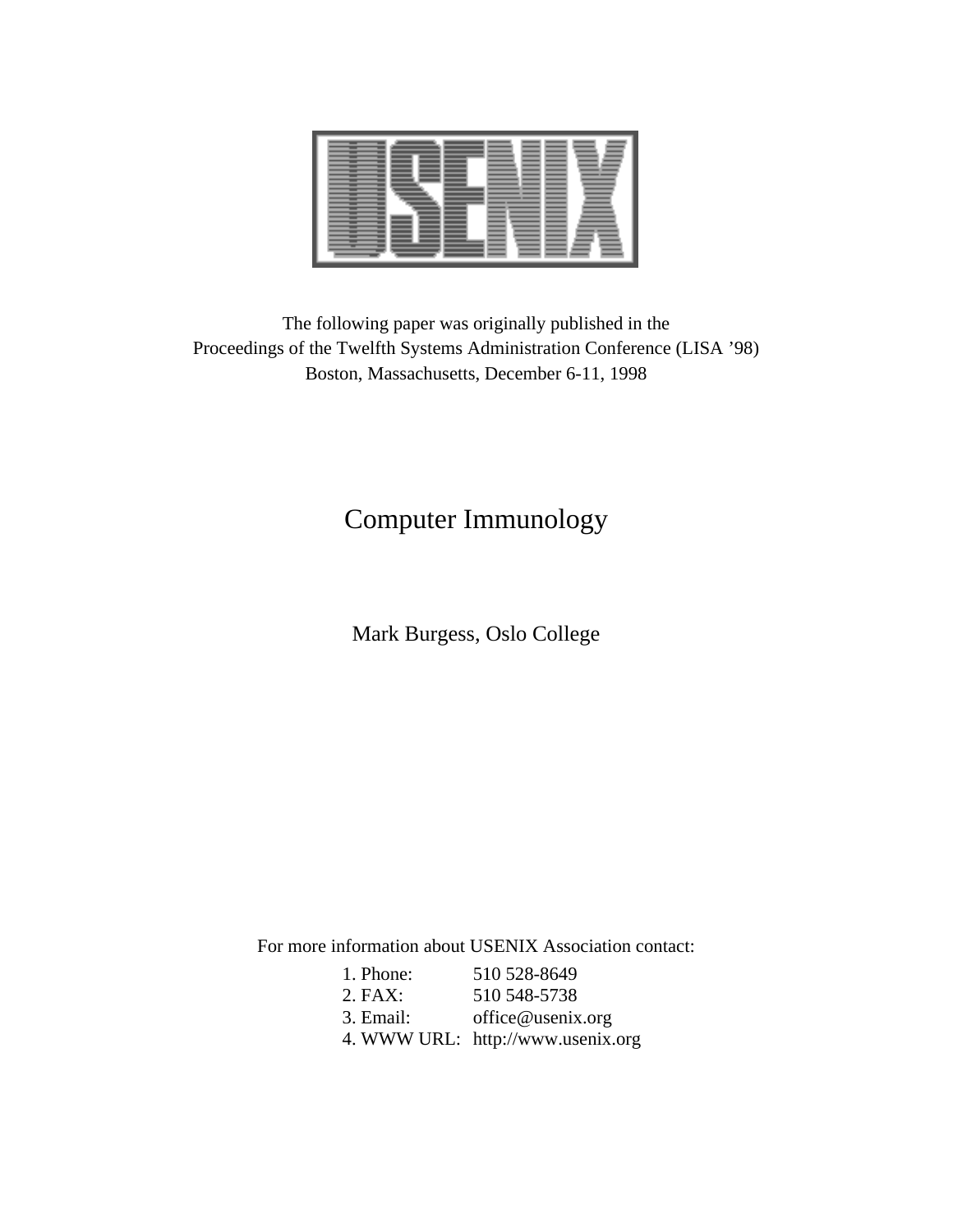# **Computer Immunology**

*Mark Burgess* – Oslo College

### **ABSTRACT**

Present day computer systems are fragile and unreliable. Human beings are involved in the care and repair of computer systems at every stage in their operation. This level of human involvement will be impossible to maintain in future. Biological and social systems of comparable and greater complexity have self-healing processes which are crucial to their survival. It will be necessary to mimic such systems if our future computer systems are to prosper in a complex and hostile environment. This paper describes strategies for future research and summarizes concrete measures for the present, building upon existing software systems.

#### **Autonomous systems**

We dance for our computers. Every error, every problem that has to be diagnosed schedules us to do work on the system's behalf. Whether the root cause of the errors is faulty programming or simply a lack of foresight, human intervention is required in computing systems with a regularity which borders on the embarrassing. Operating system design is about the sharing of resources amongst a set of tasks; additional tasks need to be devoted to protecting and maintaining a computer with an *immune system* so that human intervention can be minimized.

Imagine what the world would be like if humans were as helpless as computer systems. Doctors would be paged every time a person felt unwell or had to do something as basic as purge their waste 'files.' They would then have to summon the person concerned in order to perform the necessary dialysis procedures and push pills into their mouths manually. Fortunately most humans have self-correcting systems which work both proactively and retroactively to prevent such a situation from arising. Not so computers: it is as though all of our machines are permanently in hospital.

This paper is about the need for a new paradigm leading to the construction of a bona fide computer immune system. With an immune system, a computer could detect problem conditions and mobilize resources to deal with them automatically, letting the machine do the work. Although the phrase 'immune system' would make many people think immediately of computer viruses, there is much more to the business of keeping systems healthy than simply protecting them from attack by hostile programs. If one thinks of biological systems or other self-sufficient systems, such as cities and communities, some of the most critical subsystems are involved in cleaning up waste products, repairing damage and security through checking and redundancy. It would be unthinkable to do without them.

Surprisingly most system administration models which are developed and sold today are entirely based either on the idea of interaction between administrator and either user or machine; or on the cloning of existing systems. We see user graphical user interfaces of increasing complexity, allowing us to see the state of disarray with ever greater ulcer-provoking clarity, but seldom do we find any noteworthy degree of autonomy. In other words administrators are being placed more and more in the role of janitors or doctors with pagers. We are giving humans more work, not less.

The aim here is to promote serious discussion and research activity in the area of autonomic system maintenance. System administration overlaps with so many other areas of computing that it is generally forgotten as a side issue by the academic community. I would like to argue that it is one of the most pressing issues that we face. Dealing with the complexity of the network is the main challenge of the next century. Every multiprocess computer system is already a micro-cosmic virtual network. Computer resources have perhaps been too precious to make defensive or preventative systems feasible before now (and we have been distracted by other more glamorous issues), but the time is right to build not merely fault tolerant systems, but self-maintaining, fault-corrective systems. In the sections which follow I would like to explore this idea and discuss how one might efficiently build such systems.

### **Historical**

The idea of self maintaining computer systems is not new but, as with many modern technologies (telecommunications, robotics), it originates in science fiction rather than science fact. There are dozens of examples of autonomous systems in speculative writings. The artificial intelligence community has been developing analogous systems using techniques developed over the past thirty years; some of these have even been used to create diagnostic systems for human beings, but not computers.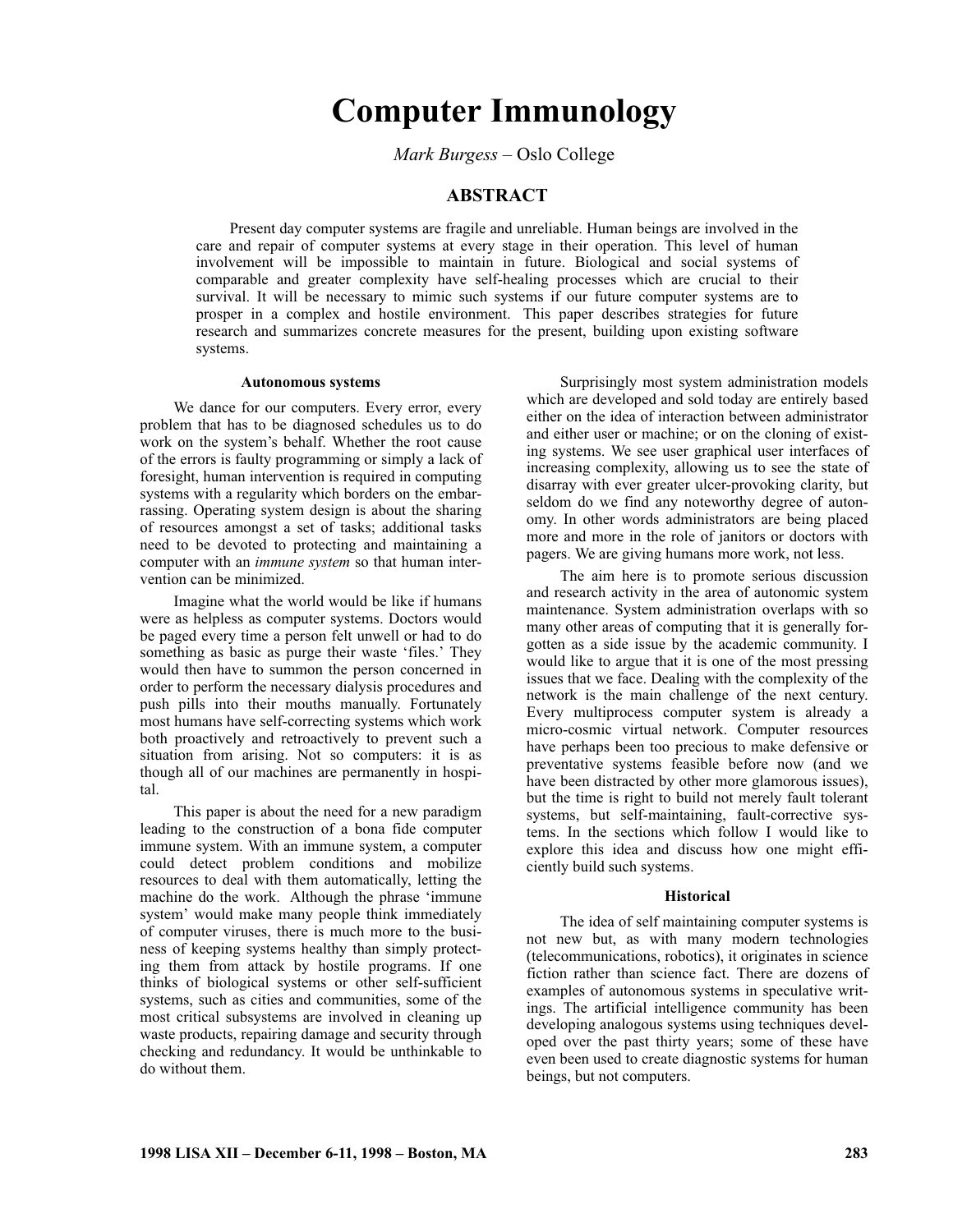In 1974, science fiction writer John Brunner wrote *Shockwave Rider* [1], building on Alvin Toffler 's *Future shock*. In his world of fax machines, laser printers, laptops and mobile phones, where governments argue about the public freedom to encrypt data, we find computer worms which propagate across the equivalent of the Internet performing vital (and nonvital) services quite autonomously. In this world, most computing transactions occur by creating worms, or intelligent agents which work in the background on behalf of users. Such is the extent of these worms that operating systems are necessarily programmed to give them a low priority to avoid being swamped (spammed). This is something which we experience today. His solution is correct but too simplistic for a real world system. A full immune system would need to be less passive. It was, incidentally, only a few years later in 1988 that the first Internet worm (propagating infectious agent) was thrust to the forefront of our attention [2]. Even earlier examples of autonomous systems include Robbie the robot in Forbidden Planet and HAL in the film 2001: A space odyssey. HAL was a self diagnosing, but not selfrepairing system, but he was also guilty of mobilizing human power and even sending them on wild goose chases, to fix a problem which could almost certainly have been dealt with automatically!

There are several valuable insights to be made by comparing computing systems to biological and social systems. Biological and social systems have solved most of the problems of self-sufficiency with ingenious efficiency. Science fiction writers too have expended many pages exploring the consequences of speculative ideas. It is not merely for whimsical amusement that such comparisons are valuable. All ideas should be considered carefully, particularly when they are based on millions of years of evolution or a hundred years of reflection.

Mechanical robots manage removable storage media even today. Robots which repair computer hardware are experimented with in England, but software robots – artificial agents which perform manual labour at the system level – are almost non-existent. One exception is cfengine [3, 4, 5, 6], a software robot which can sense aspects of the state of the system and alter its program accordingly. Cfengine can perform rudimentary maintenance on files and processes, but it is at the lower threshold of intelligence on the evolutionary scale. A system like cfengine will be the hands or manipulators of our future systems, but more complex recognition systems are needed to select the best course of action. Cfengine is not so much as robot as it is a claw.

One of science-fiction's common scenarios is that machines will run amok and turn against humankind. In a sense, bug ridden software does just this today, and system crackers write programs which corrupt the behavior of the system so as to attack the user. Isaac Asimov's answer to this problem, developed in detail in the 1940's, was to endow automatons with a set of rules which curbed their behavior and prevented them from harming humans. In a sense this was a theoretical immune system. 1. *A robot may not injure a human being, or*

- *through inaction allow a human being to come to harm.*
- 2. *A robot must obey the orders given to it by human beings, except where such orders would conflict with the First Law.*
- 3. *A robot must protect its own existence as long as such protection does not conflict with the First or Second Law.*

These rules are more than nostalgia; there is a serious side to building the analogue of Asimov's laws of robotics [7] into operating systems. If one replaces the word robot with system and human with user, it seems less fanciful. The practical difficulty is to translate whimsical words into concrete detectable states. This starts to sound like artificial intelligence, but a less intensive solution might also be possible. In fact, such basic rules already work as a loose umbrella for the way in which systems work, but that looseness can be tightened up and made into a formal protocol. As Asimov discussed in the forties, the potential for human abuse of systems which are required to follow rigid programs is great. The system vandals of the future will have new rule systems to exploit in their pursuit of mischief. Our task is to make the rules and protocols of the future as immune as possible to corruption. This is only possible if those rules present a moving target, i.e., we aim for adaptive systems.

As a chemist, Asimov based his robots on analogue computing technology with varying potentials, not unlike the behavior of the body. In modern jargon they were based on fuzzy logic. Digital systems abandoned analogue computing long ago, but there is still a statistical truth in such analogue notions. Continuous variables may yet replace the digital logic of our canonical programming paradigms in a wide range of applications, not as analogue electrical potentials but as statistical or thermodynamical average potentials. Quantities analogous to physical variables temperature and entropy can be defined on the basis of the average behavior of computer systems. Such variables act as book keeping parameters and could be used to simplify and make running sense of system logs, for example. In his Foundation books, a statistical theory of society called *psycho-history* was proposed. The reality of this may be observed in the present day statistical mechanics of complex physical and biological systems (including immunology) as well as in weather forecasting. The statistical analysis of complex systems in the natural world is a science which is presently being constructed from origins in statistical physics. It will most likely converge with the work in pattern recognition and neural computing. Computer immunology needs to be there alongside its biological counterpart.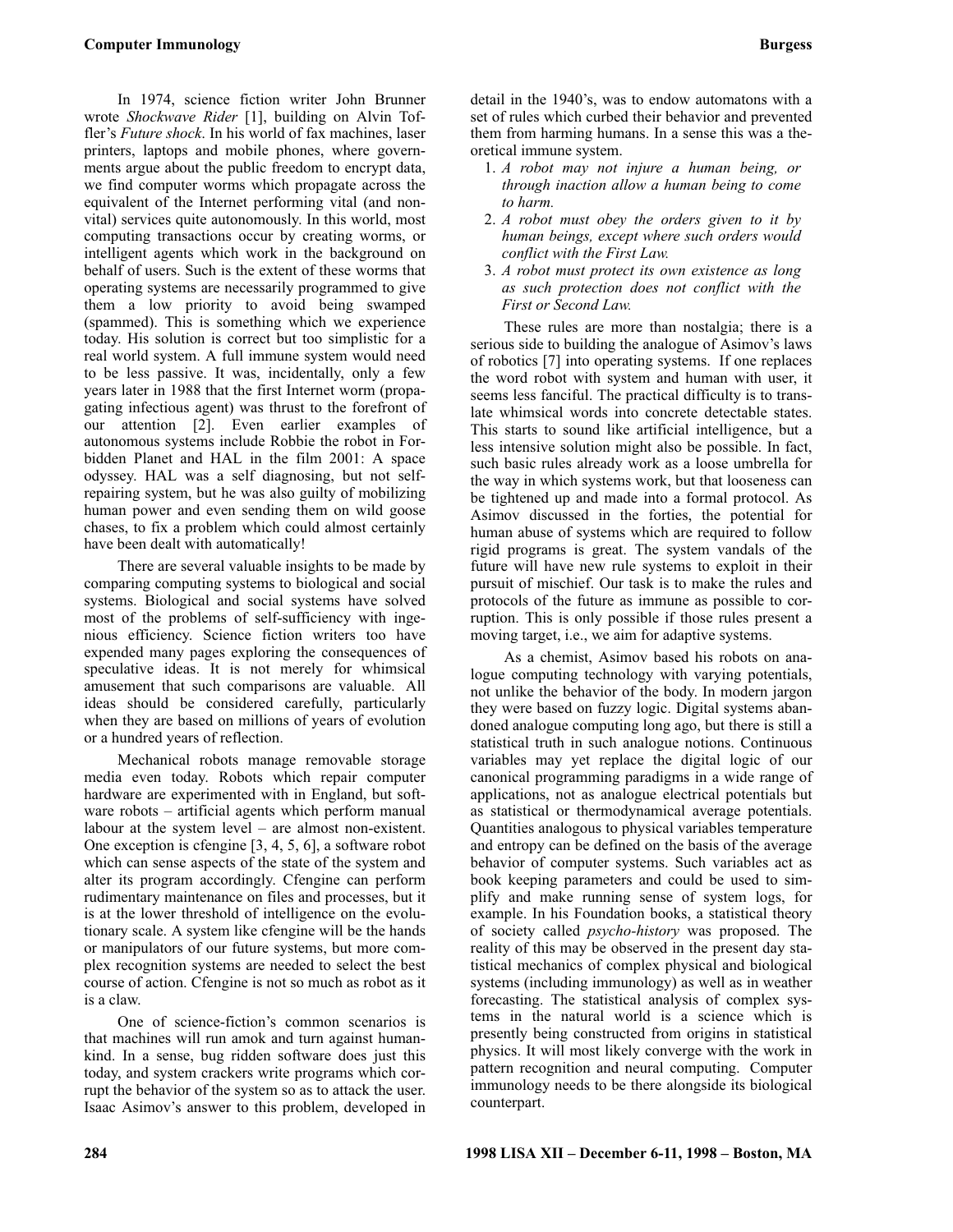A lot of research work has been devoted to the development of mechanical robots, in the areas of pattern recognition and expert systems, but at the bottom of all of these lies a computer system which makes humans subservient to its failures.

#### **Present Day Solutions**

Present day computer systems are not designed with any sophisticated notions of immunity in mind, but most of them are flexible enough to admit the integration of new systems. How far could we go in constructing an immune system today, even as an afterthought? Many proponents of automation have built systems which solve specific problems. Can these systems be combined into a useful cooperative? The LISA conferences have reported many ideas for automating system administration [8, 9, 10, 11]. Most of these have been ways of generating shell or perl scripts. Some provide ways of cloning machines by distributing files and binaries from a central repository.

Cfengine on the other hand is a tool, written by the author, which differs from previous systems in a number of ways. Firstly it does not use linear, procedural programming such as shell or perl, it is a much higher level descriptive language. The second difference is that it has converging semantics, i.e., one describes what a system should look like, and when the system has been brought to that state, cfengine becomes inert. A third point about cfengine is that its decision making process is based on abstract classes which allows for more powerful administration models than we have traditionally been used to. Finally it offers protection against unfortunate repetition of tasks and hanging processes in situations where several administrators are working independently with little opportunity to communicate [12]. Cfengine was designed with computer immunity in mind.

In spite of the enormous creative effort spent developing the above systems, few if any of them will survive in their present form in the future. As indicated by Evard in a presentation at LISA 1997 [13] analyzing many case studies, what is need now is a greater level of abstraction. Although its details are not yet optimal, the idea behind cfengine is basically sound and meets most of Evard's requirements, but even this will not survive in present form. It is built as a patch for our present operating systems. Ideally such a system would be built into the core of a modern operating system. The present Unix model is in need of an overhaul: even a small one would help significantly.

Corrective systems are not the only way in which one can improve present day computers. Network services are a mixture of uncoordinated mechanisms, using inetd or listen to start heavyweight processes, or based on permanently listening daemons. An interesting model which could replace these tools

is the ACE system [14]. ACE (the Adaptive Communication Environment) is an extensive base of C++ classes which provide the necessary paradigms for network services in neatly packaged objects. ACE can use lightweight processes (threads) or heavyweight processes, and can load classes on the fly in order to optimize the servicing of network protocols. ACE is well structured and carefully crafted, even though it attempts to straddle and conceal the differences between diverse Unix systems and NT. This kind of modular approach could be used to strengthen network reliability and security.

Many projects now under development, could help to improve the state of off-the-shelf operating systems. It will be up to system designers to adopt these as standards. The challenge is to compress a protective scheme into low overhead threads which will not noticeably affect system performance during peak usage. The intervention of a human should be as far as possible avoided.

#### **Management Tools**

The main focus in system administration today is in the development of man-machine interfaces for system management.

Tivoli [15] is a Local Area Network (LAN) management tool based on CORBA and X/Open standards; it is a commercial product, advertised as a complete management system to aid in both the logistics of network management and an array of configuration issues. As with most commercial system administration tools, it addressed the problems of system administration from the viewpoint of the business community, rather than the engineering or scientific community. It encourages the use of IBM's range of products and systems, and addresses other widely used systems through its use of open standards. Tivoli's most important feature in the present perspective is that it admits bidirectional communication between the various elements of a management system. In other words, feedback methods could be developed using this system. The apparent drawback of the system is its focus on application level software rather than core system integrity. Also it lacks abstraction methods for coping with with real world variation in system setup.

HP OpenView [16] is a commercial product based on SNMP network control protocols. OpenView aims to provide a common configuration management system for printers, network devices, Windows and HPUX systems. From a central location, configuration data may be sent over the local area network using the SNMP protocol The advantage of OpenView is a consistent approach to the management of network services; its principal disadvantage, in the opinion of the author, is that the use of network communication opens the system to possible attack from hacker activity. Moreover, the communication is only used to alert a central administrator about perceived problems. No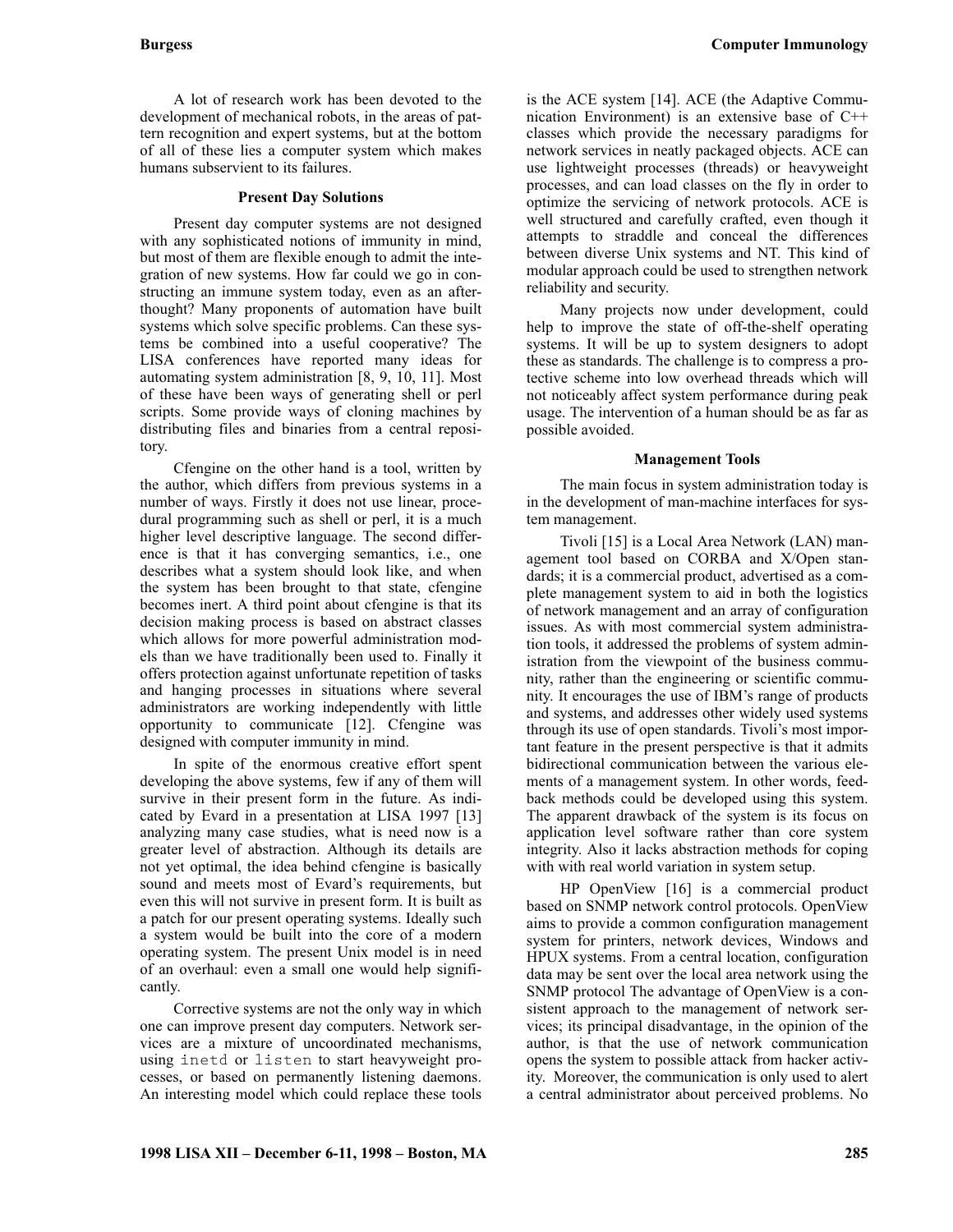automatic repair is performed and thus the human administrator is simply overworked by the system.

Sun's Solstice [17] system is a series of shell scripts with a graphical user interface which assists the administrator of a centralized LAN, consisting of Solaris machines, to initially configure the sharing of printers, disks and other network resources. The system is basically old in concept, but it is moving towards the ideas in HP OpenView.

Host Factory [18] is a third party software system, using a database combined with a revision control system [19] which keeps master versions of files for the purpose of distribution across a LAN. Host Factory attempts to keep track of changes in individual systems using a method of revision control. A typical Unix system might consist of thousands of files comprising software and data. All of the files (except for user data) are registered in a database and given a version number. If a host deviates from its registered version, then replacement files can be copied from the database. This behavior hints at the idea of an immune system, but the heavy handed replacement of files with preconditioned images lacks the subtlety required to be flexible and effective in real networks. The blanket copying of files from a master source can often be a dangerous procedure. Host Factory could conceivably be combined with Cfengine in order to simplify a number of the practical tasks associated with system configuration and introduce more subtlety into the way changes are made (it is not always necessary to replace an arm in order to remove a wart). Currently Host Factory uses shell and Perl scripts to customize master files where they cannot be used as direct images. Although this limited amount of customization is possible, Host Factory remains essentially an elaborate cloning system.

In recent years, the GNU/Linux community has been engaged in an effort to make Linux (indeed Unix) more user-friendly by developing any number of graphical user interfaces for the system administrator and user alike. These tools offer no particular innovation other than the novelty of a more attractive work environment. Most of the tools are aimed at configuring a single stand-alone host, perhaps attached to a network. Recently, two projects have been initiated to tackle clusters of Linux workstations [20, 21].

While all of the above tools fulfill a particular niche in the system administration market, they are basically primitive one-off configuration tools, which lack continuous monitoring of the configuration. It would be interesting to see how each of these systems handled the intervention of an inexperienced system administrator who, in ignorance of the costly software license, meddled with the system configuration by hand. Would the sudden deviation from the system model lead to incorrect assumptions on the part of the management systems? Would the intervention destroy the ability of the systems to repair the condition, or would they simply fail to notice the error? In most cases, it is likely that all three would be the result. The lack of continuous assessment is a significant weakness.

#### **Monitoring Tools**

Monitoring tools have been in proliferation for a number of years [22, 23]. They usually work by having a daemon collect some basic auditing information, setting a limit on a given parameter and raising an alarm if the value exceeds acceptable parameters. Alarms might be sent by mail, they might be routed to a GUI display or they may even be routed to a system admin's pager [23].

The network monitoring school has done a substantial amount of work in perfecting techniques for the capture and decoding of network protocols. Programs such as etherfind, snoop, tcpdump and Bro [24] as well as commercial solutions such as Network Flight Recorder [25] place computers in 'promiscuous mode' allowing them to follow the passing data-stream closely. The thrust of the effort here has been in collecting data, rather than analyzing them in any depth. The monitoring school advocates storing the huge amounts of data on removable media such as CD to be examined by humans at a later date if attacks should be uncovered. The analysis of data is not a task for humans however. The level of detail is more than any human can digest and the rate of its production and the attention span and continuity required are inhuman. Rather we should be looking at ways in which machine analysis and pattern detection could be employed to perform this analysis – and not merely after the fact. In the future adaptive neural nets and semantic detection will be used to analyze these logs in real time, avoiding the need to even store the data.

An immune system needs to be cognizant of its local host's current situation and of its recent history; it must be an expert in intrusion detection. Unfortunately there is currently no way of capturing the details of every action performed by the local host, in a manner analogous to promiscuous network monitoring. The best one can do currently is to watch system logs for conspicuous error messages. Programs like SWATCH [23] perform this task. Another approach which we have been experimenting with at Oslo college is the analysis of system logs at a statistical level. Rather than looking for individual occurrences of log message, one looks for patterns of logging behavior. The idea is that, logging behavior reflects (albeit imperfectly) the state of the host [26].

#### **Fault Tolerance and Redundancy**

Fault tolerance, or the ability of systems to cope with and recover from errors automatically, plays a special role in mission critical systems and large installations, but it is not a common feature of desktop machines. Unix is not intrinsically tolerant, nor is NT, though tools like cfengine go some way to making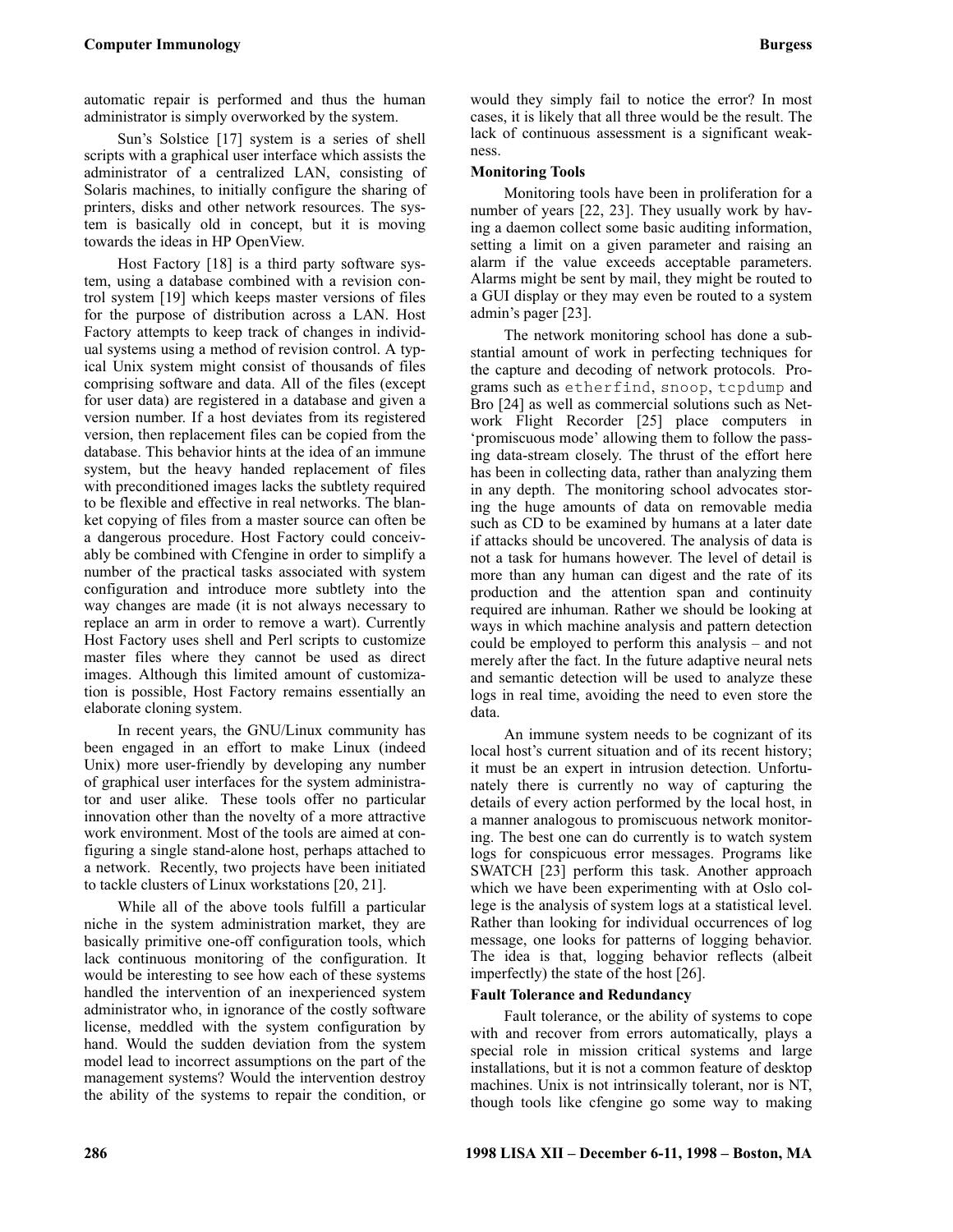them so. In order to be fault tolerant a system must catch exceptions or perform preliminary work to avoid fault occurrence completely. Ultimately real fault tolerance must be orchestrated as a design feature: no operation must be so dependent on a particular event that the system will fail if it does not occur as expected.

One of the reasons why large social and biological systems are immune to failure is that they possess an inbuilt parallelism or redundancy. If we scrape away a few skin cells, there are more to back up the missing cells. If we lose a kidney, there is always another one. If a bus breaks down in a city, another will come to take its place: the flow of public transport continues. The crucial cells in our bodies die at a frightening rate, but we continue to live and function as others take over. component is very important.

Fault tolerance can be found in a few distributed system components [27]: in file-systems like AFS and DFS [28]. Disk replication and caching assures that a backup will always be available. RAID strategies also provide valuable protection for secondary storage [29]. At the process level one has concepts such as multi-threading and load balancing. Experimental operating systems such as Plan 9 [30] and Amoeba [31, 32] are designed to be resistant to the performance of a single host by distributing processes transparently between many cooperating hosts in a seamless fashion. Fault tolerance in Arjuna [33] and Corba [34] is secured in a similar way.

Ideally however we do not want fault tolerant systems but systems which can correct faults once

they have occurred. Faults are inevitable: they are something to be embraced, not swept under the rug. Some work has been done in this area in order to develop software reliability checks [35], but the reliability of an entire operating system relies not only on individual software quality but also on the evolution and the present condition of the system in its entirety. It is impossible to deal with every problem in advance. Presently computer systems are designed and built in captivity and then thrown, ill-prepared, into the wild.

### **Feedback Mechanisms: cfengine**

Cfengine [3, 4, 36] fulfills two roles in the scheme of automation. On the one hand it is an immediate tool for building expert systems to deal with large scale configuration, steered and controlled by humans. It simplifies a very immediate problem, namely how to fix the configuration of large numbers of systems on a heterogeneous network with an arbitrary amount of variety in the configuration. On the other hand, cfengine is also a significant component in the proposed immunity scheme. It is a phagocyte which can perform garbage collection; it is a drone which can repair damage and build systematic structures.

A reactor, or event loop, is a system which detects a certain condition or signal and activates a response. Reactor technology has penetrated nearly all of the major systems on which our networks are based. It is at the center of the client-server model, and windowing technology. It is a method of making decisions in a dynamical and structured fashion. Reactors must play a central role in computer immunity.



Figure 1: Cfengine communicates with its environment in order to stabilize the system. This communication is essential to cfengine's philosophy of converging behavior. Once the system is in the desired state, cfengine becomes quiescent.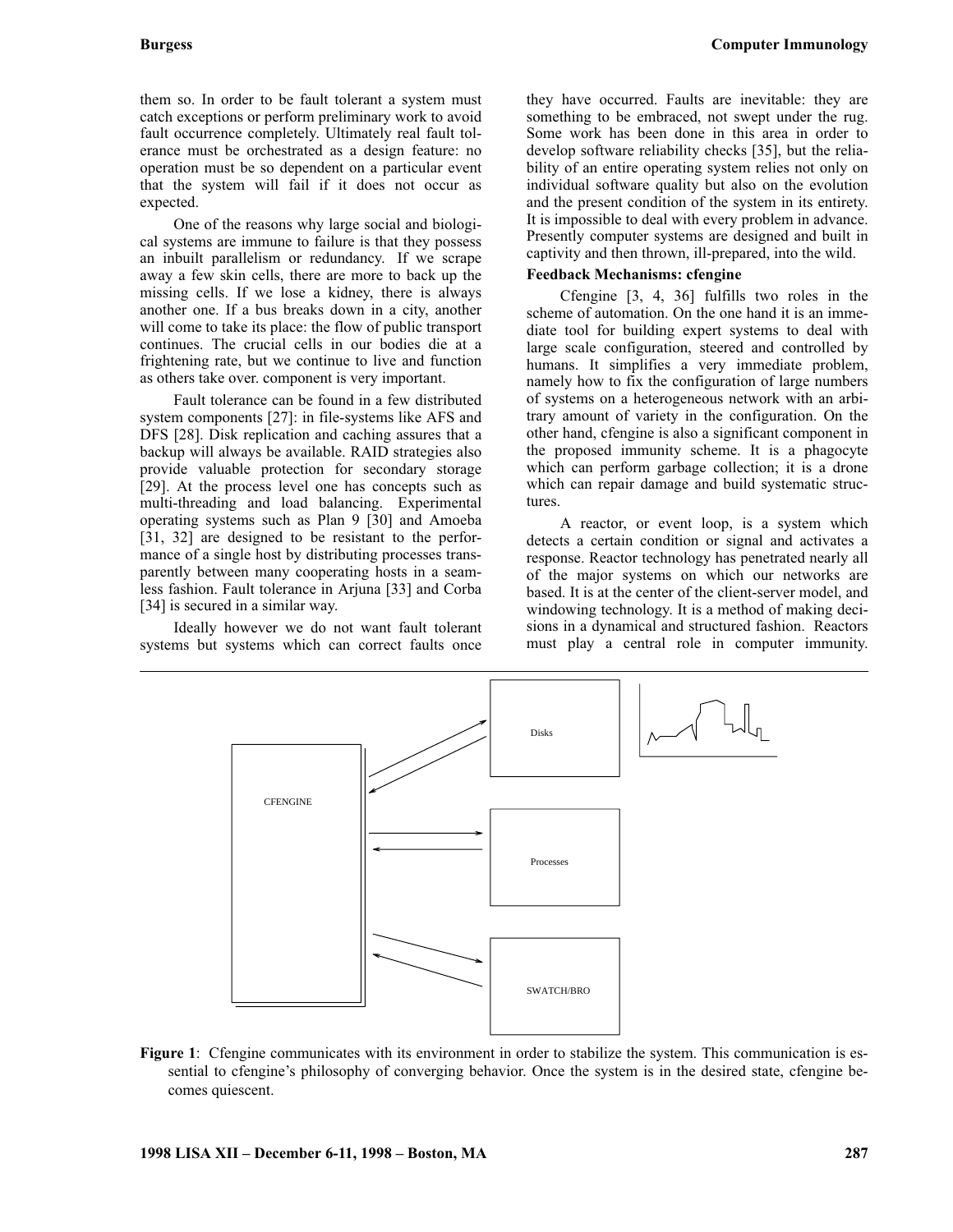Several systems are already based on this idea. Cfengine is a reactor which works by examining the state of a distributed computer network and switching on predefined responses, designed to correct specific problems. SWATCH [23] is a reactor which looks for certain messages in system log files. On finding particular messages it will notify a human much more visibly and directly than the original log message. In this respect SWATCH is a filter/amplifier or signal cleaning tool. See Figure 1.

Reactors lead naturally to another idea: that of back-reaction, or feedback [37]. If one system can respond to a change in another, then the first system should be able to re-adapt to the changes brought about by the second system, forming a loop. For instance, cfengine can examine the state of a Unix system and run corrective algorithms. Now suppose that cfengine logs the changes it makes to the system so that the final state is known. These changes could then be re-analyzed in order to alter cfengine's program the next time around. In fact, anticipating the need for cooperative behavior, cfengine already has the necessary mechanisms to respond to analyses of the system: if its internals are insufficient, plug-in modules can be used to extend its capabilities. This interaction with modules allows cfengine to communicate with third party systems and act back on itself, adapting its program dynamically in response to changes in its perceived classification of the environment. This is essential to cfengine's converging semantics.

At the network level, the same idea could be applied to dynamical packet filtering or rejection. Network analyses based on protocols can be used to detect problem conditions and respond by changing access control lists or spam filters accordingly. The mechanisms for this are not so easily implemented today since much filtering takes place in routers which have no significant operating system, but adaptive firewalls are certainly a possibility.

#### **Security**

Security is a thorny issue. Security is about perceived threats: it is subjective and needs to be related to a security policy. This sets it on a pedestal in a general discussion on system health, so I do not want to discuss it here. Nevertheless, a healthy system is inherently more secure by any definition and security can, in principle, be dealt with in a similar manner to that discussed here [38, 39]. Since network security is very much discussed at present [40, 39, 41, 42, 43, 44], I focus only on the equally important but much more neglected issue of stability.

#### **Biological and Social Immunity**

The body's immune system deals with threats to the operation of the body using a number of pro-active and reactive systems. We can draw important lessons and inspiration from the annals of evolution. There are three distinct processes in the body: those which fight infection, those which purge waste products and those which repair damaged tissues.

#### **Prevention**

The first line of defense against infectious disease in the body is the skin. The skin is a protective fatty layer in which most bacteria and viruses cannot survive. The skin is the body's firewall or viral gatekeeper, and with that we need not say more. The stomach and gut are also well protected by acid. Only one in ten million infectious proteins entering the body orally actually penetrate into the interior, most are blocked or broken down in the gut.

Another mechanism which prevents us from poisoning ourselves is the cleansing of waste products and unwanted substances from the blood. Natural killer cells, phagocytes and vital organs cooperate to do this job. If the blood were not cleansed regularly of unwanted garbage, it would soon be so full of cells that we would suffocate and our veins and arteries would clog up. In a similar way we can compare the performance of a system with and without a tool, like cfengine, to carry out essential garbage collection. In social systems, buildings or walls keep incompatible players apart. In computing systems one has object classes and segmentation to perform the same function. *Ultimately computer systems need to learn to distinguish illness from health, or good from bad. If such criteria can be defined in terms of computable states and policies, then illness prevention can be automated and an immune system can be built.*

#### **Infection or Attack**

When the body is infected or threatened, it mobilizes cells called lymphocytes (or B and T cells) to deal with the threat. 'Antigens', (antibody-generating threats) are often thought of as entities which are foreign to the body, but this is not necessarily the case. Complex systems are quite capable of poisoning themselves.

Normally cells in the body die by mechanisms which fall under a category known as *programmed cell death* (apoptosis). In this case, the cells remain intact but eventually cease to function and shrivel up (analogous to death signalled by the child-done signal SIGCHLD). Cells attacked by an infection die explosively, releasing their contents (analogous to a segmentation fault signal SIGSEGV), including proteins into the ambient environment. This is called *necrosis*. In one compelling theory of immunology, this unnatural death releases proteins into the environment which signal a crisis and activate an immune response. This provides us with an obvious analogy to work with.

The immune system comprises a battery of cells in almost every bodily tissue which have evolved to respond to violent cell death, both fighting the agents of their destruction and cleaning up the casualties of war: B-cells, T-cells, macrophages and dendritic cells to name but a few. Antigens are cut up and presented to T cells. This activates the T cells, priming them to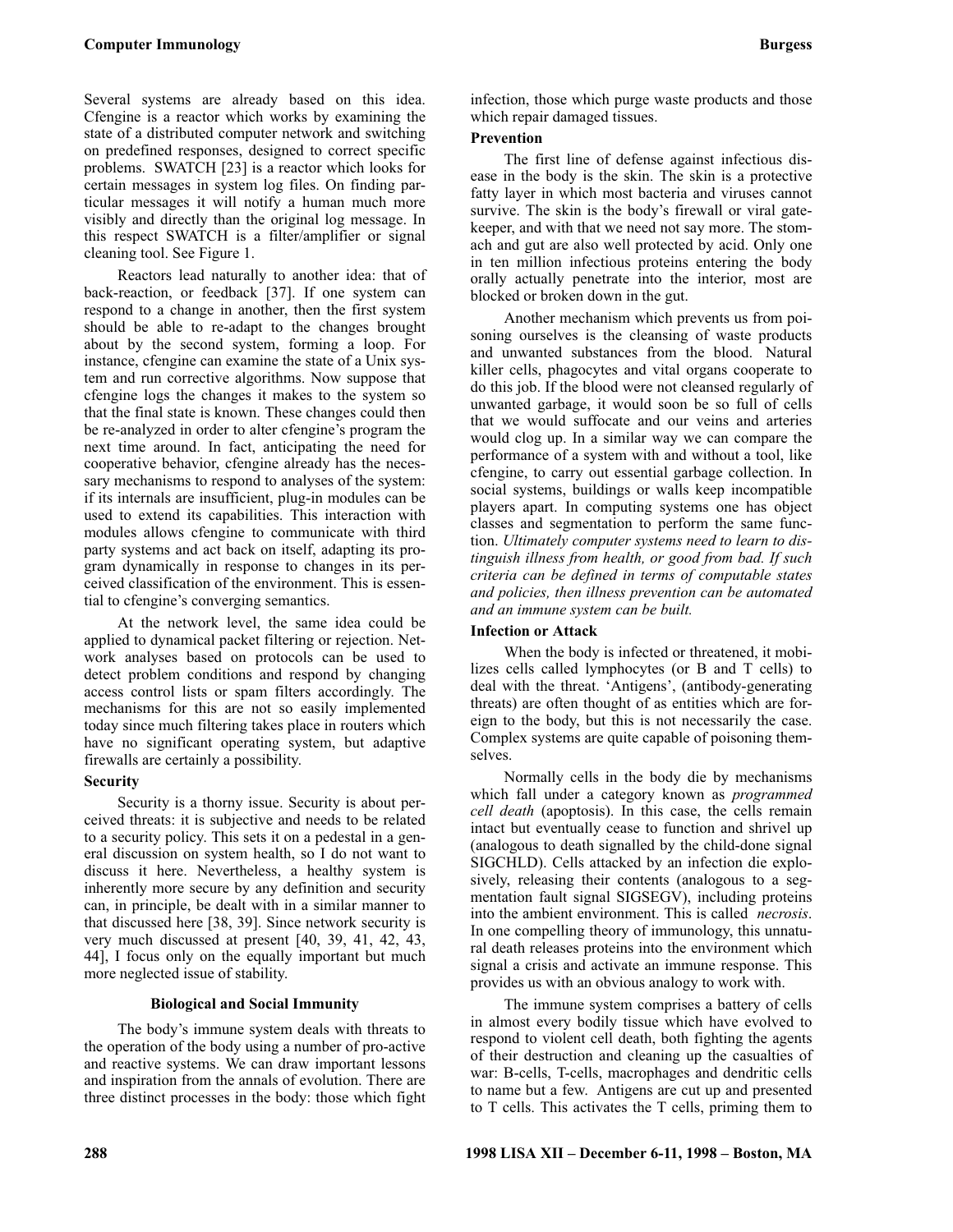**Burgess Computer Immunology**

attack any antigens which they bump into. B-cells secrete antibody molecules in a soluble form. Antibodies are one of the major protective classes of molecules in our bodies. Somehow the immune system must be able to identify cells and molecules which threaten the system and distinguish them from those which *are* the system. An important feature of biological lymphocytes is the existence of receptor molecules on their surfaces. This allows them to recognize cellular objects. Recognition of antigen is based on the complementarity of molecular shapes, like a lock and key.

The canonical theory of the immune system is that lymphocytes discriminate between self and nonself [45, 46, 47, 48, [49] (part of the system or not part of the system). This theory suffers from a number of problems to do with how such a distinction can be made. Foreign elements enter our bodies all the time without provoking immune responses, for instance during eating and sex. The body has its own antigens to which the immune system does not respond. This leads one to believe that self/non-self discrimination as a human concept can only be a descriptive approximation at best; from a computer viewpoint it would certainly be a difficult criterion to program algorithmically. Recent work on the so-called *danger model* [50] proposes that detector cells notice the shrapnel of nonprogrammed cell death and set countermeasures in motion. A dendritic cell attached to a body cell might become activated if the cell to which it is attached dies; the nature of the signalling is not fully understood. Although controversial, this theory makes considerable sense algorithmically and suggests a useful model for computer immunity: signals are something we know how to do.

The immune system recognizes something on the order of 107 different types of infectious protein at any given time, although T-cells have the propensity to detect a repertoire of  $10^{16}$  and B-cells  $10^{11}$  [51]. Apart from being a remarkable number to contemplate, the way nature accomplishes this provides some ingenious clues as to how an artificial immune system might work. The immune response is not 100 percent efficient: it does not recognize every antigen with complete certainty. In fact it is only something on the order of 10-5 or 0.001 percent efficient. What makes it work so effectively, in the face of this inefficiency, is the large number of cells in circulation (on the order of  $10^{12}$  lymphocytes). There is redundancy or parallelism in the detection mechanism. Since the cells patrolling the body for invaders rely on spot checks, it is necessary to compensate for the contingency of failure by making more checks. In other words, the body does not set up roadblocks which check every cell's credentials: it relies on frequent random checks to detect threats. Indeed, there would not be room in the body for a fighting force of cells to match every contingency so new armies must be cloned once an infection has been recognized. The dead or marked cells are

consumed by the body's garbage collection mechanism: macrophages 'eat' any object marked with an antibody. Phagocytes are the cells which engulf dead cells and remove them from the system.

Originally it was believed [52] the body was able to manufacture antibody only after having seen invading antigens in the body. However later it was shown [53, 54] that the body can make antibody for an antigen which has never existed in the history of the world. Having a repertoire with predetermined (random) shapes, the body uses a method of Darwinian (clonal) selection. Cells which are recognized proliferate at the expense of the rest of the population. The computer analogy would be to create a list of all possible checks and to change the priority of the checks in response to registered attacks. Seldom used attacks migrate down the list as others rise to the forefront of attention. This is also closely related to neural behavior and suggests that neural computing methods would be well suited to the task. Learning in a neural net is accomplished by random selection provided there is a criterion of value which selects one neural pathway over another when the correct random pathway is selected. In the case of a learning baby making random movements to grasp objects, the (presumably genetically inherited) criterion is the 'pleasure of success' in targeting the objects. In building a system of automatic immunity based on cheaply computed principles, it the basic criteria for good and evil, or healthy and sick which must be determined first.

The message is this: autonomous systems do not have to be expensive provided the system holds down the number of challenges it has to meet to an acceptable level. In the body, the immune system does not maintain a huge military presence in the body at all times. Rather it has a few spies which are present to make spot checks for infection. The body clones armies as and when it needs them. Inflammation of damaged areas signals increased blood flow and activity and ensures a rapid transport of cloned killer cells to the affected area as well as a removal of waste products. In a similar way, computers could alter their level of immune activity if the system appeared abnormal. Balance through feedback is important though: cancer is one step away from cloning.

#### **Biological protocols**

Protocols, or standards of behavior, are the basic mechanism by which orderliness and communication are maintained in complex systems. In the body a variety of protocols drive the immune system. The immune system encounters intruders via a battery of elements: antibody markers, T-cell presenting cells, the Peyers patches in the gut and so on [55]. In social systems one has rules of behavior, such as: put out the garbage on Tuesdays and Fridays; put money in the parking meter to avoid having your car swallowed by some uniformed phagocyte and so on.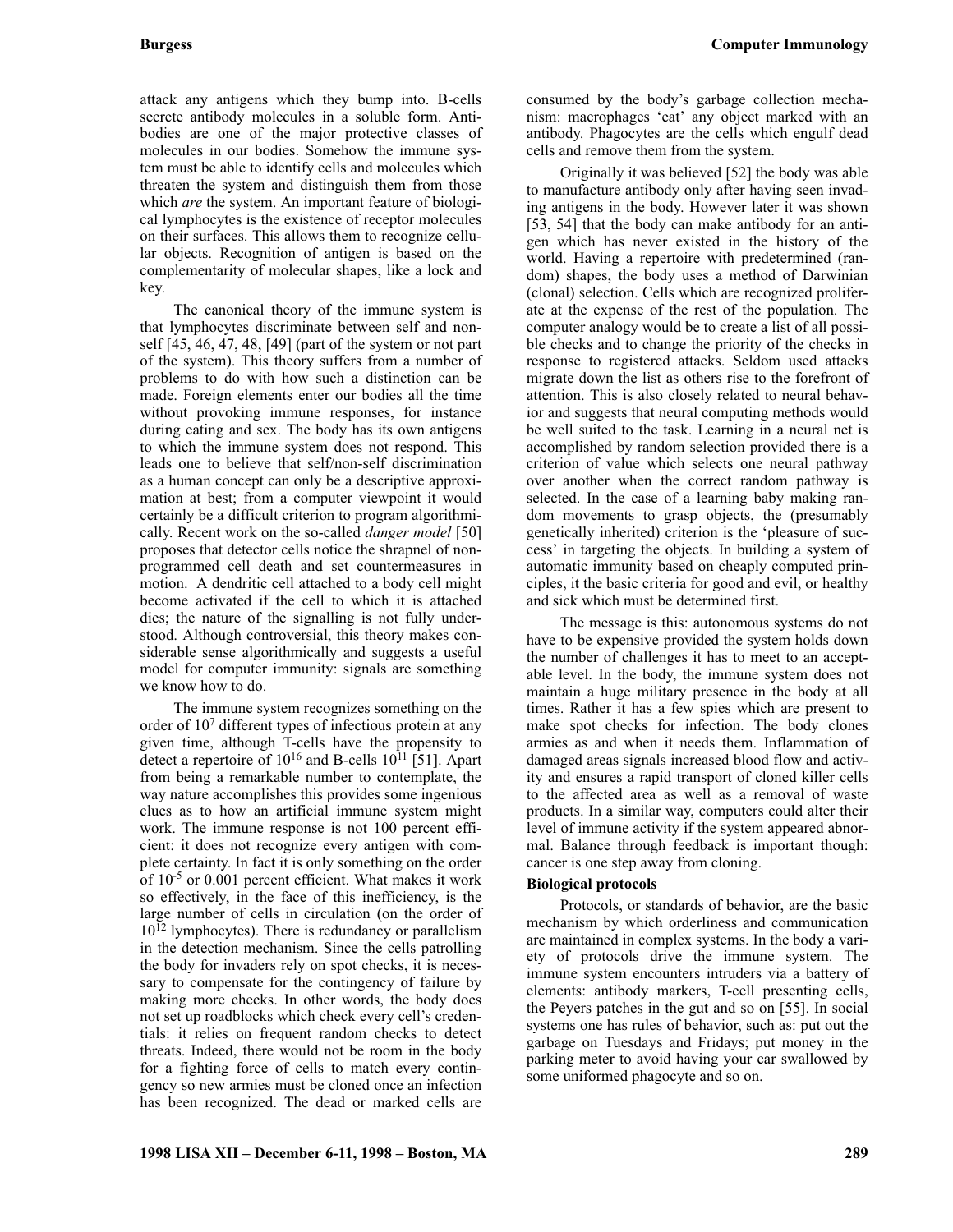Presently the main protocol for dealing with failure in the computing world is the 2001 syndrome [56]: wait for the system to collapse and then fix it. Complete collapse followed by reboot. No other organization or system in the world functions with such a singular disregard for its own welfare and the welfare of its dependents (the users). If a light bulb burns out and we replace it, there is no significant loss to its dependents. If a computer crashes users can lose valuable data, not merely time. Protocol solutions need to be built into the fabric of operating systems.

#### **Computer Immunity and Repair**

#### **Computer Lymphocytes**

What can we adapt from biological systems in order to build not merely fault tolerant systems, but fault correcting systems? Are the mechanisms of natural selection and defensive counter attack useful in computer systems?

The main difference between a computer system and the body is that the numbers are so much smaller in a computer system that the discrete nature of the system is important. Pattern recognition is a useful concept, but how should it be applied? The recognition of patterns in program code could be applied to individual binaries and might be used to detect potentially harmful operations, such as programs which try to execute "rm -rf \*" or which attempt to conceal themselves using standard tricks. In order to select programs-to-allow and programs-to-reject one must search for code strings which can lead to dangerous behavior.

Self/non-self is not a very useful paradigm in computing and some immunologists believe that it is also an erroneous concept in biology. It is clearly irrelevant where a program originates; indeed we are actively interested in obtaining software from around the world. Such transplants or implants are the substance of the Internet. Rather, we could use a *danger model* [50] to try to detect programs which exhibit dangerous behavior as they run. The danger model in biology purports that the immune system responds to chemical signals which are leaked into the environment through the destruction of attacked cells. In other words, it is things which cause damage which activate an immune response. Here we shall define a danger model to be one in which an immune response is based on the general detection of dangerous conditions in the system. An immune system lies dormant until a problem is detected and wakes up in response to some signal of damage. This is the opposite of the way a firewall works, or preventative philosophies such as the security model the Java virtual machine [57]. In an immune system one already admits the defeat of prevention.

Today, the necessary danger signals might be found in the logs of programs running in user mode, or from the kernel exec itself. Ideally programs would not just log alerts to syslog, they would be able to activate a response agent (a lymphocyte) to fight the infection, i.e., the logging mechanism would be a reactor like inetd or listen, not just a dumb receptor [23].

A more efficient danger model for the future could be constructed by introducing a new standardized signalling mechanism. If each system process had a common standard of signalling its perceived state (in addition to, and different from, the existing signals.h) this could be used to calculate a vector describing the collective state of the system. This could, in turn, be used to create advanced feedback systems, discussed in the fourth section. To diagnose the correct immune response, programs need to be able to signal their perceived state to the outside world. Normally this is only done in the event of some catastrophe or on completion, but computer programs are proportionally more valuable to a computer than cells are to the body and we are interested in the effect each program has on the totality of the system. A program is often in the best position to know what and when something is going wrong. Outside observers can only guess. In some ways this is the function of system logs today, but the information is not in a useful form because it is completely non-standard and cannot be acted upon by the kernel or an immune system. To provide the simplest picturesque example of this kind of signalling, consider the characterization of running processes by the basic 'emotional' states or the system weather:

- Happy/Sunny (Plenty of resources, medium activity)
- Sad/Cloudy (Low on resources)
- Surprised/Unsettled (System is not in the state we expect, attack in progress, danger?)
- Angry/Stormy (System is responding to an attack)

Using such insider information, an immune response could be switched on to counter system stress. In order to be effective in practice, such states need to be related to a specific resource, for example: disk requirements, CPU requirements, the number of requests waiting in event queues etc. This would allow the system to modify its resource allocation policies, or initiate countermeasures, in order to prevent dangerous situations from developing. It is tempting to think of processes which could quickly pin-point the source of their troubles and obtain a response from the immune system, but that is a difficult problem and it might prove too computationally expensive in practice. Since the system kernel is responsible for resource allocation, such a scheme would benefit from a deep level of kernel cooperation. A graded signal system would be a good measure of system state, but it needs to be tied to resource usage in a specific way. See also reference [29].

Assuming that such a signalling model were implemented, how would counter-measures be initiated? In the body there are specific immune responses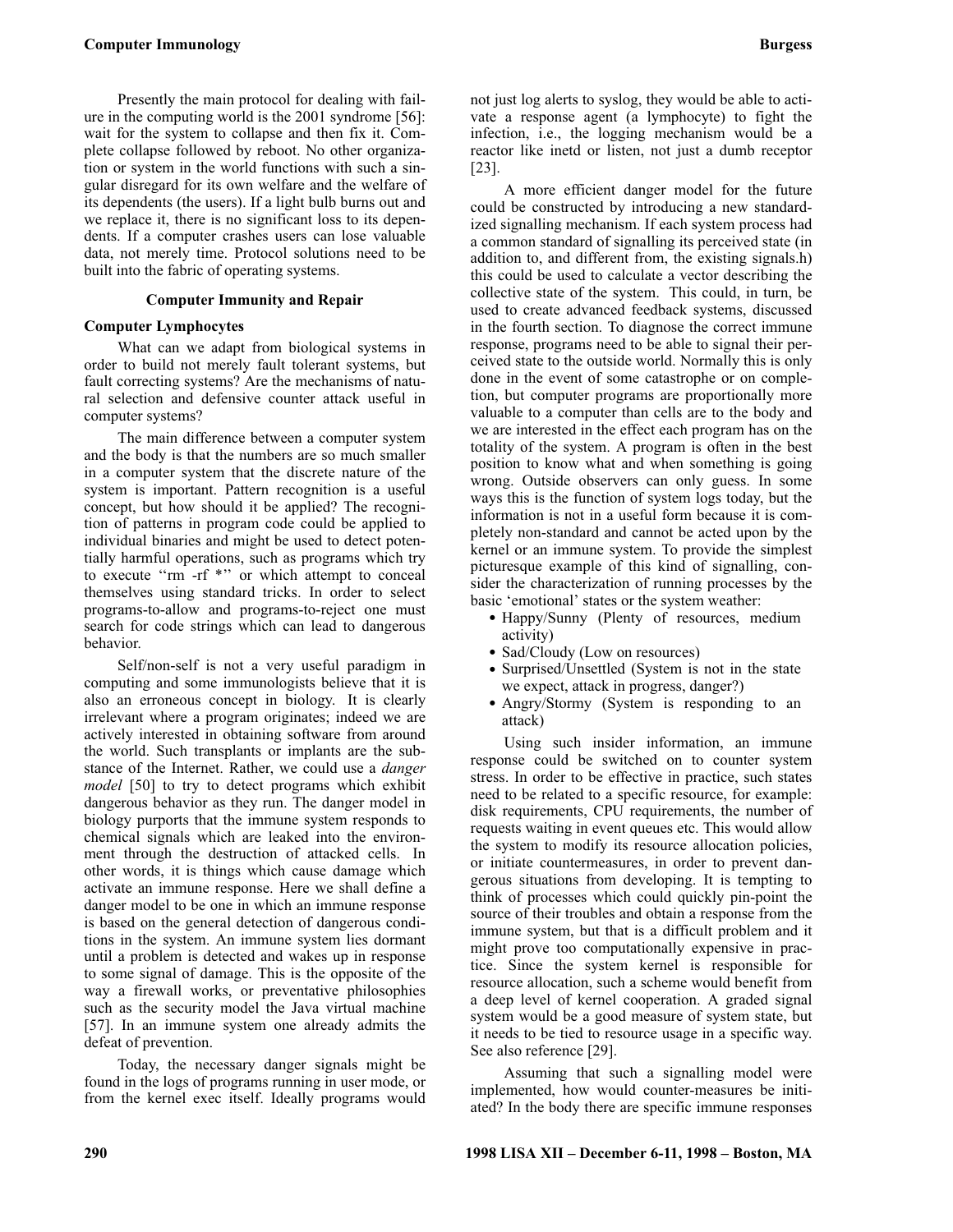and non-specific immune responses. If we think in terms of what an existing cfengine based immune system could do to counter stressed systems there are two strategies: we could blindly start cfengine with its entire repertoire of tests and medicines to see if thrashing in the dark helps, or we could try to detect and activate only particular classes within a generic cfengine program to provide a specific response. These are also essentially the choices offered by biology.

The detection of dangerous programs by the effect they have on system resources is a 'danger model.' A self-non-self model based purely on recognition requires the identification and verification of program entities. This would be computationally inefficient. New in-coming programs would have to be analyzed with detection algorithms. Once verified a program could be marked with an encryption key signature for its authenticity to prevent the immune system from repeating its lengthy analysis. Or conversely, dangerous programs could be labelled with 'antibody' to prevent them from being used. Cfengine recognizes this kind of philosophy with its 'disable' strategy of rendering programs non-executable, but it requires them to be named in advance.

What is impressive about the biological immune system is that it recognizes antigens which the body has never even seen before. It does not have to know about a threat in order to manufacture antibody to counter it. Recognition works by jigsaw pattern-identification of cell surface molecules out of a generic library of possibilities. A similar mechanism in a computer would have to recognize the 'shapes' of unhealthy code or behavior [58, 59]. If we think of each situation as begin designated by strings of bytes, then it might be necessary to identify patterns over many hundreds of bytes in order to achieve identify a threat. A scaled approach is more useful. Code can be analyzed on the small scale of a few bytes in order to find sequences of machine instructions (analogous to dangerous DNA) which are recognizable programming blunders or methods of attack. One could also analyze on the larger scale of linker connectivity or procedural entities in order to find out the topology of a program.

To see why a single scale of patterns is not practical we can gauge an order of magnitude estimate as follows [51]. Suppose the sum of all dangerous patterns of code is *S* bytes and that all the patterns have the same average size. Next suppose that a single defensive spot-check has the ability to recognize a subset of the patterns in some fuzzy region ∆*S*, i.e., a given agent recognizes more than one pattern, but some more strongly than others and each with a certain probability. Assume the agents are made to recognize random shapes (epitopes) that are dangerous, then a large number of such recognition agents will completely cover the possible patterns. The worst case is that in which the patterns are randomly occurring (a Poisson distribution). This is the case in biology since molecular complexes cannot process complex algorithms, they can only identify affinities. With this scenario, a single receptor or identifier would have a probability of  $\frac{\Delta S}{S}$  of making an identification, and there would be a probability  $1 - \frac{\Delta S}{S}$  of not making an identification, so that a dangerous item could slip through the defenses. If we have a large number *n* of such pattern-detectors then the probability that we fail to make an identification can be simply written, ∆*S*

$$
P_n = (1 - \frac{\Delta S}{S})^n \approx e^{-n\frac{\Delta S}{S}}.
$$

Suppose we would like 50% of threats to be identified with *n* pattern fragments, then we require

$$
-n\frac{\Delta S}{S} \approx -\ln\left(P_n \approx 0.7\right)
$$

 $-n \frac{m}{S} \approx -\ln P_n \approx 0.7$ .<br>Suppose that the totality of patterns is of the order of thousands of average sized identifier patterns, then  $\frac{\Delta S}{S} \approx 0.001$  and  $n \approx 7000$ . This means that we would need several thousand tests per suspicious object in order to obtain a fifty percent chance of identifying it as malignant. Obviously this is a very large number, and it is derived using a standard argument for biological immune systems [51], but the estimate is too simplistic. Testing code at random places in random ways is hardly efficient, and while it might work with huge numbers in a three dimensional environment in the body, it is not likely to be a useful idea in the one-dimensional world of computer memory. Computers cannot play the numbers game with the same odds as biological systems. Even the smallest functioning immune system (in young tadpoles) consists of  $10^6$  lymphocytes, which is several orders of magnitude greater than any computer system.

What one lacks in numbers must therefore be made up in specificity or intelligence. The search problem is made more efficient by making identifications at many scales. Indeed, even in the body, proteins are complicated folded structures with a hierarchy of folds which exhibit a structure at several different scales. These make a lock and key fit with receptors which amount to keys with sub-keys and sub-subkeys and so on. By breaking up a program structurally over the scale of procedure calls, loops and high level statements one stands a much greater chance of finding a pattern combination which signals danger. Optimally, one should have a compiler standard to facilitate this. The executable format of a program might reveal weaknesses. Programs which do stack longjumping or use functions gets() and scanf() are dangerous, they suggest buffer overflows and so forth. It is possible that systems could enforce obligatory segmentation management on such programs, with library hooks such as Electric Fence [60]. Unfortunately such hooks incur large performance overheads, but this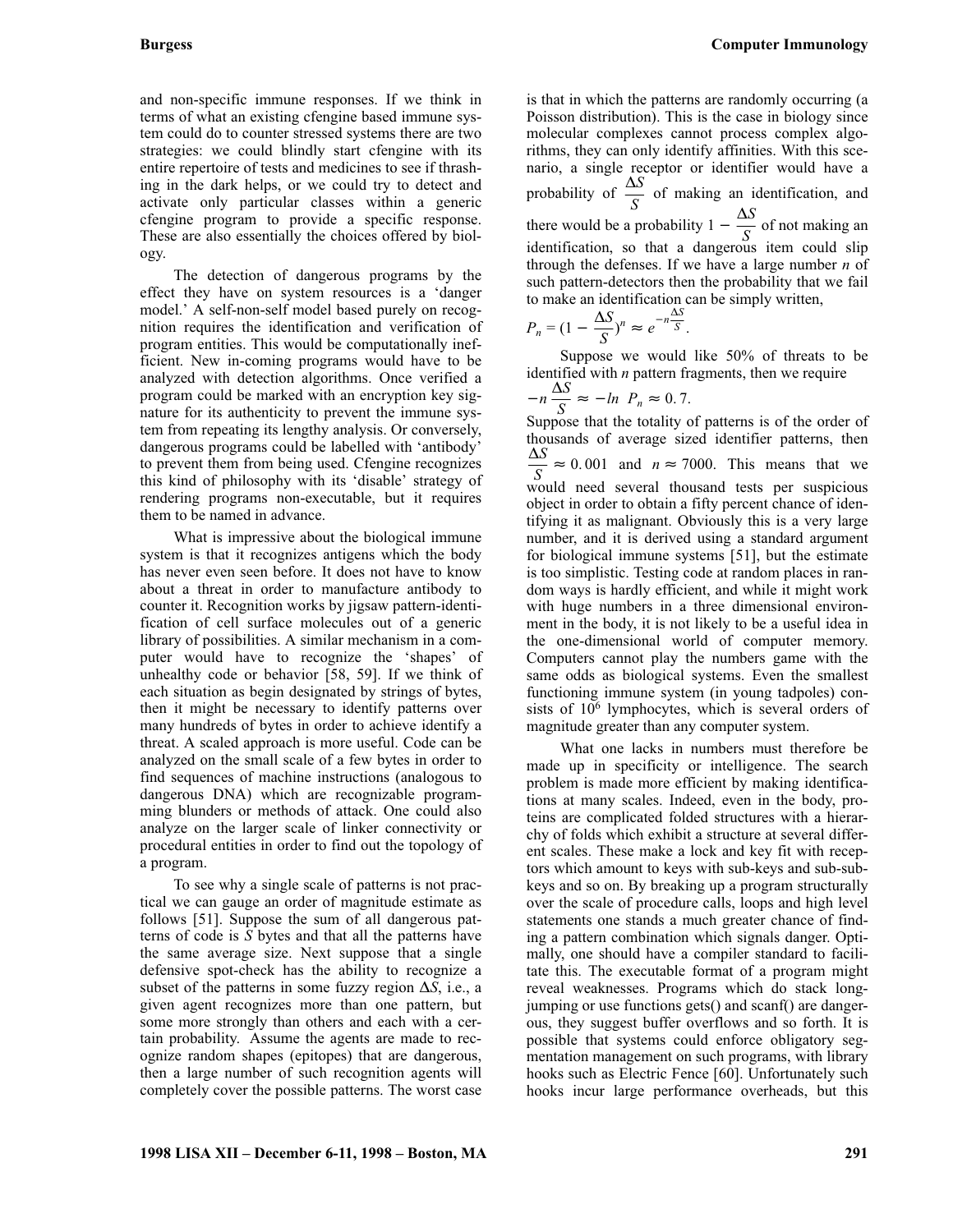could also be optimized if operating systems provided direct support for this.

Permanent programs should be screened for dangerous behavior once and for all, while more transitory user programs could be randomly tested. In this way we effectively distinguish between self and nonself, by adoption, for the sake of efficiency. There is no reason to go on testing system programs provided there is adequate security. In periods of low activity, the system would use its inactivity to make spot checks. The most adaptable strategy would be to leave a hook in each application or service (sendmail, ftp, cfengine) which would allow a subroutine antibody to attach itself to the program, testing the system state during the course of the program's execution. Problems would then be communicated back to the system.

Another possibility is that programs would have to obey certain structural protocols which guaranteed their safety. Graham et al have introduced the notion of adaptable binary programs [61]. This is a data format for compiled programs which allows adaptable relocation of code and analysis of binary performance without re-compilation. The ability to measure information about the performance and behavior of executable binaries has exciting possibilities for security and stability, but it also opens programs to a whole new series of viral attacks which might hook themselves into the file protocol.

The biological danger model also suggests mechanisms here. It purports that a cell which dies badly signals danger. The analogue in program execution is that programs which do not end with a SIGCHILD (normal programmed death) but with SIGABRT, SIG-BUS or SIGSEGV etc are dangerous; see Figure 2. If the system kernel could collect statistics about programs which died badly, it would be possible to warn about the need to secure a replacement (transplant) for a key program or to restart essential services, or even to purge the program altogether.

| Signal                                        | Cause                             |  |
|-----------------------------------------------|-----------------------------------|--|
| <b>SIGINT</b>                                 | Interrupt/break or CTRL-C         |  |
| <b>SIGTERM</b>                                | Terminate signal                  |  |
| SIGKILL                                       | Instant death                     |  |
| <b>SIGSEGV</b>                                | Segmentation (memory) violation   |  |
| <b>SIGBUS</b>                                 | Bus error/hardware fault          |  |
| <b>SIGABRT</b>                                | Abnormal termination              |  |
| SIGILL                                        | Illegal instruction               |  |
| SIGIOT                                        | Hardware fault                    |  |
| <b>SIGTRAP</b>                                | Hardware fault                    |  |
| <b>SIGEMT</b>                                 | Hardware fault                    |  |
| <b>SIGCHLD</b>                                | Child process exiting (apoptosis) |  |
| Figure 2: Some common signals from signals.h. |                                   |  |

In the long run, it will be necessary to collect more long term information about the system. Biological systems do this by Darwinism, by playing the game of huge numbers. Computers will have to be more refined than this.

#### **More Feedback Systems and Reactors**

Feedback in system administrations leads to some ipowerfuldeas. Computer systems driven by economic principles can provide us with a model of coping with excess load. The Market Net project [62] is developing technologies based on the notions of a market economy. This includes protocols and algorithms which adapt to changing resource availability. Resources, including CPU time, storage, sensors and I/O bandwidth, can be traded. When resources become scarce, prices rise (i.e., priorities wane) encouraging clients to adapt their resource usage. Such a system could come under attack through fraud. A consumer of services could make deceive the resource disseminator in an attempt to divert the system's wealth. Mechanisms must be in place to recognize this kind of fraud and respond to it to prevent exploitation of the systems. The kernel, as resource manager, needs to be aware of how many clones of a particular process or thread are active, for instance, and be able to restrict the numbers so as to preserve the integrity of the system. Fixed limits might be appropriate in some cases, but clearly the performance of the system could be optimized in some sense using a feedback mechanism to regulate activity. Biological and social systems adapt in just this way and a computer immune system should be able to adapt using a mechanism of this type.

The economy model holds some obvious truth, but the analogy is not quite the right one. It misses an important point: namely that operating system survival depends not only on the fair allocation of resources, but also on the ability to collect and clean up its waste products: the fight against entropy. Natural selection (evolution) is the mechanism which extends market philosophy to the real world. It includes not just resource sharing but also the ability to mobilize antibodies and macrophages which can actively redress imbalances in system operation.

From a physicists perspective a computer is an open system: a non-equilibrium statistical system. One can expect to learn from the field of statistical physics [63], field theory [64] and neural networks [65] as can biological studies.

#### **Protocols**

Protocol solutions are common in operating systems for a wide range of communication scenarios: there is security in formality. Protocols make the business of verifying general transactions easy. When it comes down to it, most operations can be thought of as transactions and formalized by procedural rules. The advantage of a protocol is the additional control it offers; the disadvantage is the overhead it entails. It is not difficult to dream up protocols which provide assurances that system integrity is not sacrificed by individual operations. Protocol solutions for system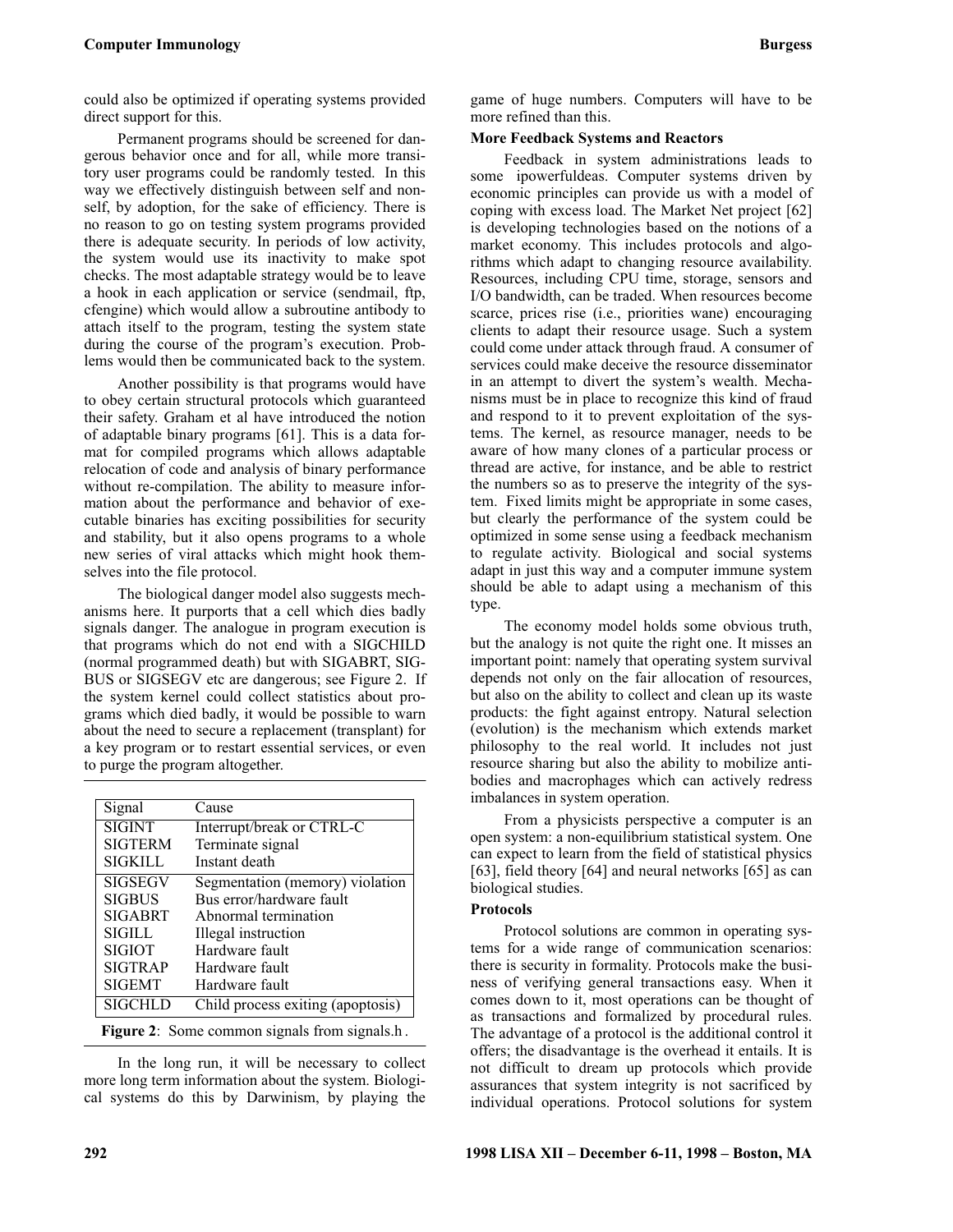**Burgess Computer Immunology**

well-being could likely solve problem, in principle, but the cost in terms of overhead would not be acceptable. A balance must be stricken whereby basic (atomic) system transactions are secured by efficient protocols and are supplemented by checks after the fact. Still, as computing power increases, it becomes viable (and for some desirable) to increase the level of checking during the transactions themselves. Let us mention a few areas where protocol solutions could assist computer immunity.

i) Process dispatch, services and the acceptance of executable binaries from outside. Programs could be examined, analyzed and verified before being accepted by the system for execution, as with the Java Virtual Machine. Hostile programs could be marked hostile with 'antibodies' and held inert, while safe programs could be marked safe with a public key. Spot checks on existing safe programs could be made to verify their integrity, perhaps using checksums, such as md5 checksums. ii) Object inheritance with histories: program X can only be started by a named list of other programs. This is like TCP wrappers/rsmsh but within the confines of each host. A linking format allows us to place hooks in a program to which the OS can attach test programs, a bit like a debugger. In this way, one could perform spot checks at run time from within. This also opens a new vulnerability to attack, unless one restricts hooks to the system. iii) License server technology is an example of software which will only run on a given host. Could one prevent people from sending native code programs to remote systems in this way? The Internet worm only propagated between systems with binary compatibility. iv) Can we detect when a program will do harm? One could audit system calls made by the program before running it in privileged mode. Detecting buffer overflows is one of the most important problems in present day computing. Electric fence etc. Of course this kind of computer system bureaucracy will slow down systems. v) Spamming could be handled by equipping reactors with a certain dead time, as one finds in neuronic activity. Adaptive locks [37] solve this problem. They could be used to limit the availability of critical and non-critical services in different ways. For example, after each ping transaction, the system would not respond to another ping transaction for a period of *t* seconds.

Each of these measures makes our instantaneous computer systems closer to sluggish biological systems, so it is important to choose carefully which services should be limited in this way.

#### **Learning Systems**

Seemingly inert molecular systems have a memory of previously fought infectious agents. This is not memory in the sense of computers but a memory in the Darwinian sense formed by the continual reappraisal of the system's sense of priorities. Computers cannot work in this way: the number of players in

computer systems is many orders of magnitude too small. What they can do however is to learn from past experience.

Time series prediction is a way of predicting future behavior based on past experience. Watching logs and process signals, we can build up a pattern of activity and use it to sense difficulty. Time series detection is well established in seismology, vulcanology and astronomical observation. The only difference here is that the data form a discrete alphabet of events rather than continuous measurements. Patterns need to be established: looking for regularly occurring problems such as lack of memory or swapping/paging (thrashing) fits, which disks become full, as well as process sequences which most often lead to difficulty. Advanced state detection can recognize symptoms before they develop into a problem. Fuzzy 'logic' and behavioral pattern recognition are natural ways to diagnose developing situations such as disk-full conditions and attacks to the system. Pattern recognition and neural networks will be useful for diagnosing external attacks on the system as well as for diagnosing cases where the system attacks itself.

Logging probes like Network Flight Recorder and Bro [25, 24] can be used to collect the information, but a proper machine analysis of the data is required. System logs also need to be analyzed: can we reduce complex log messages to strings of simple characters [26] ? What is the alphabet of such messages? What is the scale of the signals? At the small scale (lots of detail) we have network protocols. At the large scale (averaged changes over long times) we have statistical entropy and load patterns other measures.

#### **Information, Time Series and Statistical Mechanics**

A multitasking computer, even a stand-alone computer, is a complex system; coupled to a network, its level of complexity increases manifold. Although scarcely reaching the level of biological or social complexity, computer networks could provide us with an ideal testing ground for many issues in those fields at the same time as being worthy of study for purely practical reasons. Complex systems have been analyzed in the context of physics and biology. The methodology is well known to experts, if not completely understood. Future computer systems will benefit from the methods for unravelling complexity as the level of distribution and cooperation increases. In many ways this harks back to Asimov's psycho-history: the ability to predict social trends based on previous behavior.

Complexity in a computer system arises both from the many processes which are running in the kernel and from the distribution of data in storage. System activity is influenced by the behavior of users. Users exert a random influence on the system leading to fluctuating levels of demand and supply for resources. Overlaid across this tapestry of fluctuating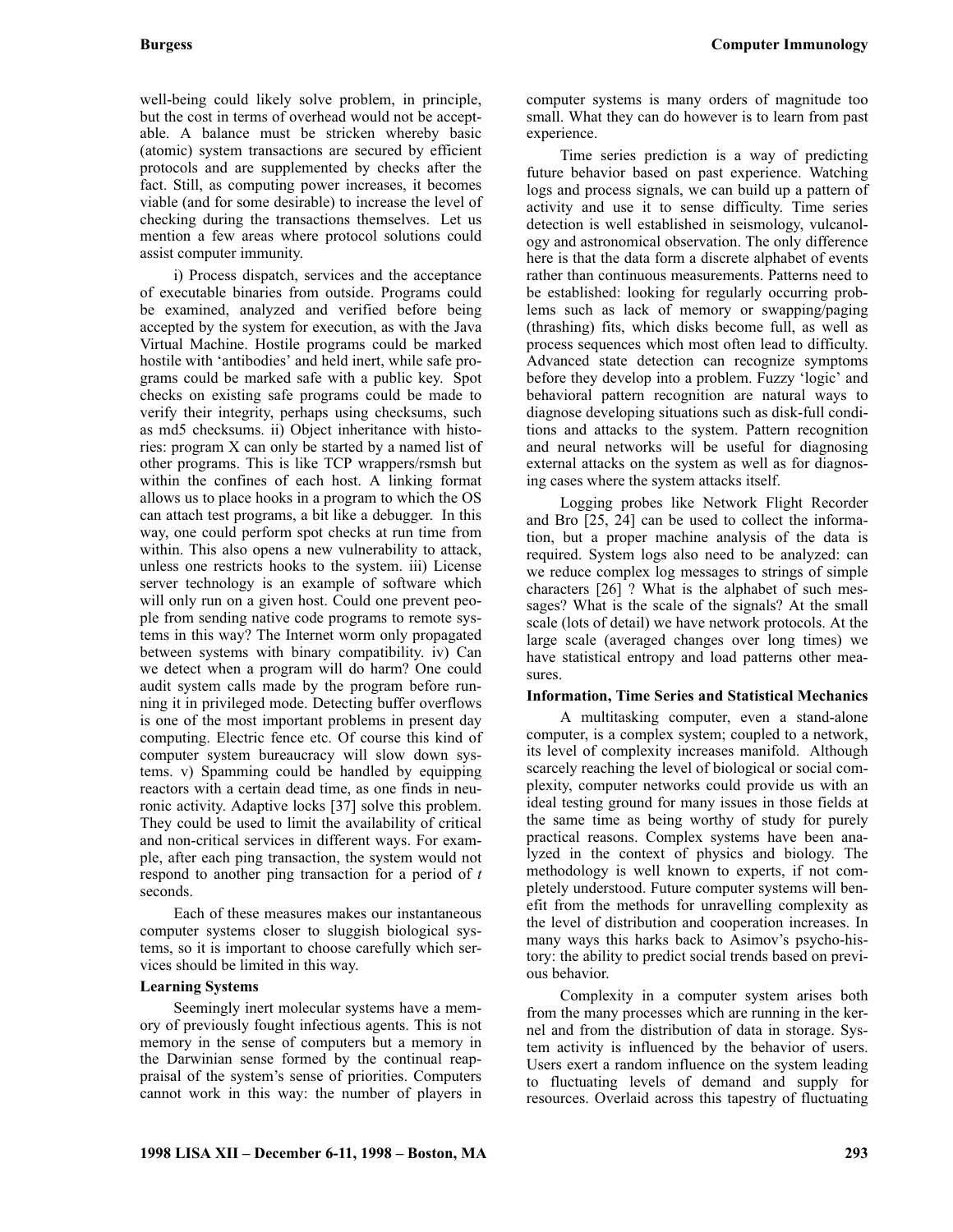behavior we can also expect some strong regular signals. We expect to find a number of important regularities: daily, hourly, and weekly patterns are to be expected since these are the frequencies with which the most common cron jobs are scheduled. They also correspond to the key social patterns of work and leisure amongst the users of the system. All students rush to the terminal room at lunch time to surf the web; all company employees run from the terminal room at lunch time to sit in the sun. The daily signal will perhaps be the strongest since most humans and machines have a strong daily cycle.

Home grown periodic behavior is easily dealt with: if we expect it, it does not need to be analyzed in depth. However, other periodic signals might reflect regular activity in the environment (the Internet for instance) over which we have no control. They would include everything from DNS domain transfers to programmed port scanning. They affect our own systems, in perhaps subtle but nonetheless important ways which reflect both the way in which network resources are shared between uncooperating parties and the habits of external users seeking their gratification from our network services. Periodic patterns can be discovered in a variety of ways: by Fourier analysis and by search algorithms, for instance. A further possibility which has important potential for the general problem of behavior analysis is the use of neural networks. Neural networks lead us into the general problem.

In a complex system, it is not practical to keep track of every transaction which occurs, nor is it interesting to do so. Many events which take place cause no major changes in the system; there are processes constantly taking place, but their effect on average is merely to maintain the status quo. In physics one would call this a dynamical equilibrium and random incoherent events would be called noise. Noise is not interesting, but a clear signal or change in the system average behavior is interesting. We are interested in following these major changes in computer systems since they tell us the overall change in the behavior with time; see Figure 3. On a stable system we would not expect the average behavior of the system to change very much. On an unstable system, we would expect large changes.



**Figure 3**: Although the details of system behavior seem random, the averages can reveal trends which are simpler to deal with.

The implication in the preceding sentence is based on the prejudice that significant change is a bad thing. That point of view might be criticized. What makes the gist of the argument correct is that it is always possible to define a measured quantity in such as way that this is true. A certain level of chaos might be acceptable or even desirable, according to one definition of chaos, but unacceptable according to another. In other words, the formulation of the problem is central. The identification of the correct metrics is a subject for future research, probably more lengthy and involved than one might think.

There is a close analogy here with the physics of complex systems. At the simplest level the equilibrium state of a system and its average load has a thermodynamical analogy: namely in terms of quantities analogous to temperature, pressure and entropy. If one imagines defining a system's average temperature and pressure from the measured averages of system activity, then it is reasonable that these will follow a normal thermodynamic development over long times. From a physical point of view, a computer shares many features in common with standard thermodynamical models. The idea of using average parameters to characterize the behavior is similar to what programs such as xload or Sun's perfmeter do. There are also other ways [37] in which to record the local history of the system. To put it flippantly we are interested in computer weather forecasting. But there there is much more to be gained from the computation of averages than plotting line graphs to inform humans about the recent past. The ability to identify trends and patterns in behavior can allow a suitably trained autonomous system to take measures to prevent dangerous situations from occurring before they become so serious that it becomes necessary to fetch a 'doctor.' The reason why single messages are insufficient is that computer systems are clearly to a large extent at the mercy of users' behavior. If one understands local habits and work patterns, then preventative action can be diagnosed and administered without having to rely on the immediate availability of humans doctors and technicians. Long term patterns cannot necessarily be understood from singular log messages or threshold values of system resources. There are too many factors involved. One must instead grasp the social aspect of system usage in an approximate way.

It is interesting to remark that, by averaging over the discrete behavior of a complex system, one can end up with continuously varying potentials; see Figure 4. Possibly computer networks will at some stage of the future be reinterpreted as analogous electric circuits in which the potentials are not electricity but statistical events characterizing the flow of activity throughout. Simple conservation arguments should be enough to convince anyone that what one ends up with is simply the physics of an abstract world forged by the imprint of information flows. Much of this is implicit in Shannon's original work on information theory [66]. It should be emphasized that the physics of complex cooperative systems is one of the most difficult unsolved problems of our time so quick answers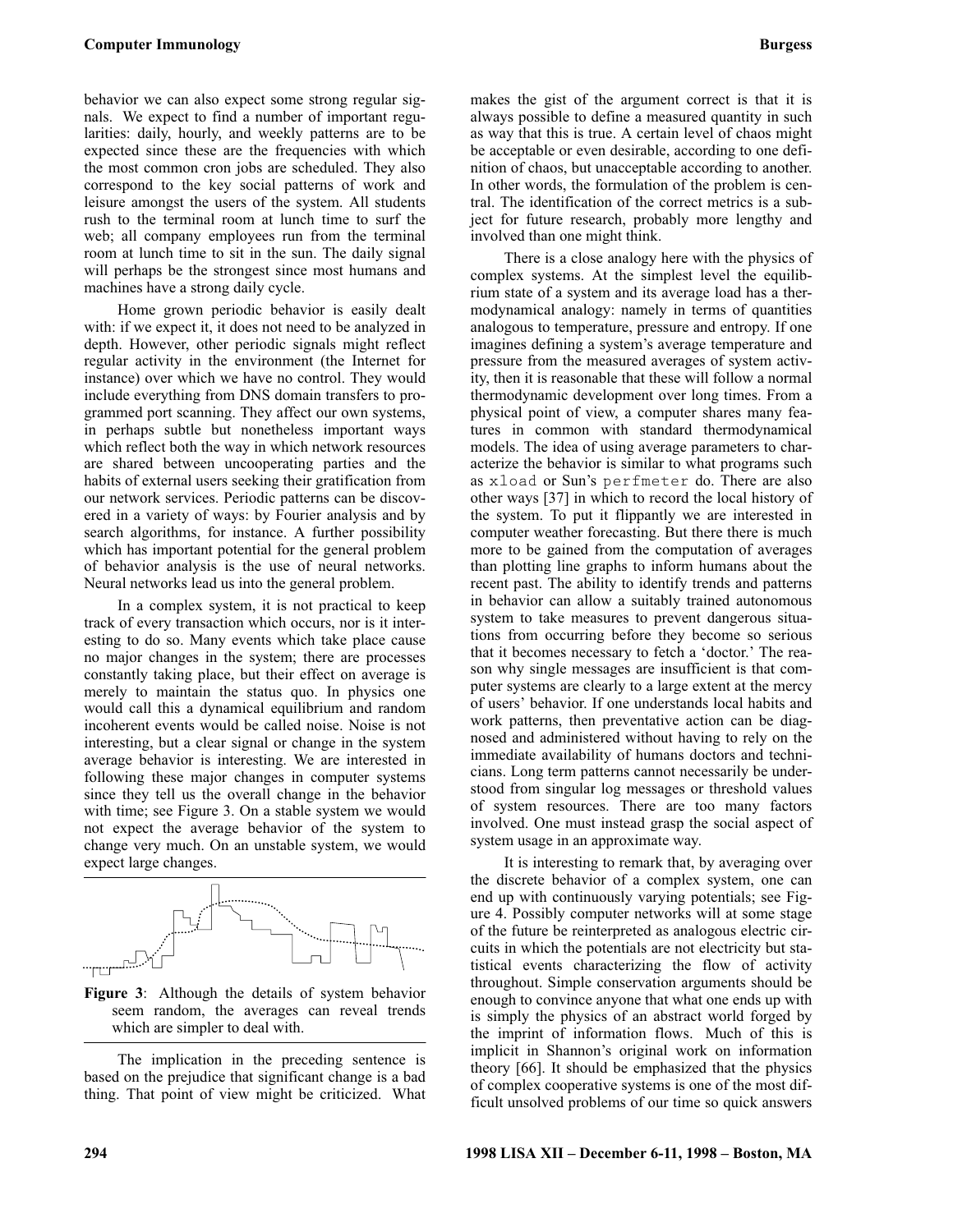can easily be discounted. Nonetheless, there is cause for optimism: often complexity is the result of simple transactions and simple mechanisms. My guess is that, to a useful level of approximation, the analysis of computer systems will prove to be relatively straightforward, using the physics of today, just as biological studies are benefitting from such theoretical ideas.



**Figure 4**: Disk usage as a function of time over the course of a week, beginning with Saturday. The lower solid line shows actual disk usage. The middle line shows the calculated entropy of the activity and the top line shows the entropy gradient. Since only relative magnitudes are of interest, the vertical scale has been suppressed. The relatively large spike at the start of the upper line is due mainly to initial transient effects. These even out as the number of measurements increases.

#### **Summary: Putting the Pieces Together**

All of the ideas noted in this paper have been discussed previously in unrelated academic contexts. The expertise required to build a computer immune system exists in fragmented form. What is now required is a measure of imagination and a considerable amount of experimentation in order to identify useful mechanisms put together the pieces into a working model. Fortunately there is no shortage of ingenuity and willingness to participate in this kind of experimentation in the system administration community.

The best immune system one could build today would be made up the elements such as those in Table 1.

With these tools, each host is as self-contained as possible, accepting as little outside data as can be. Sharing of Bro/Network Flight Recorder data should be done carefully to avoid it being used as a means of manipulating the system. In the absence of a better running analysis, it is difficult to do better than this. Even so, with carefully thought out rules, this provisional approach can be very successful. Unfortunately, finding the best rules is presently a time-consuming job for an experienced system administrator. In time, perhaps we shall assemble a generic database of rules for cfengine and related tools.

Hopefully a computer immune system will at some time in the future become a standard. The last thing we need is a multitude of incompatible systems from a multitude of vendors. Free software such as GNU/Linux could blaze this trail since it is open for development and modification in all its aspects and could prevent important mechanisms from being patented. Few vendors are quick to adopt new technology, but one might hope that a properly designed fault preventive system would be more than they could resist. A POSIX standard which laid the groundwork for computer immunology is something to aim for. Future papers on this subject must lay down the operating system requirements for this to happen.

Am I trying to send the message that system administration is a pointless career, an inferior pursuit? No, of course not. An immune system cannot no more replace the system administrator than a lymphocyte can replace a surgeon, but an immune system makes the surgeon's existence bearable, fighting the stuff that is not easy to see and requiring basically no intelligence. Many of the ideas in this paper have an artificial intelligence flavor to them, but the main point is that immune systems in nature are far from

| Convergence      | cfengine     | Build expert systems for configuration<br>Correlate system state and activity<br>using switches or 'classes' to activate responses.                                          |
|------------------|--------------|------------------------------------------------------------------------------------------------------------------------------------------------------------------------------|
| <b>Detection</b> | Bro/N.F.R.   | Intrusion detection based on event occurrence.<br>simple analysis switches on classes in<br>cfengine with predetermined rules to counter<br>intrusion attempts.              |
|                  | load average | Process load average used to detect thresholds<br>which switch feed back class data to cfengine.<br>Cfengine restricts access to services, kills<br>offending processes etc. |

**Table 1**: A makeshift immune system today. The key points this addresses are convergence and adaptive behavior.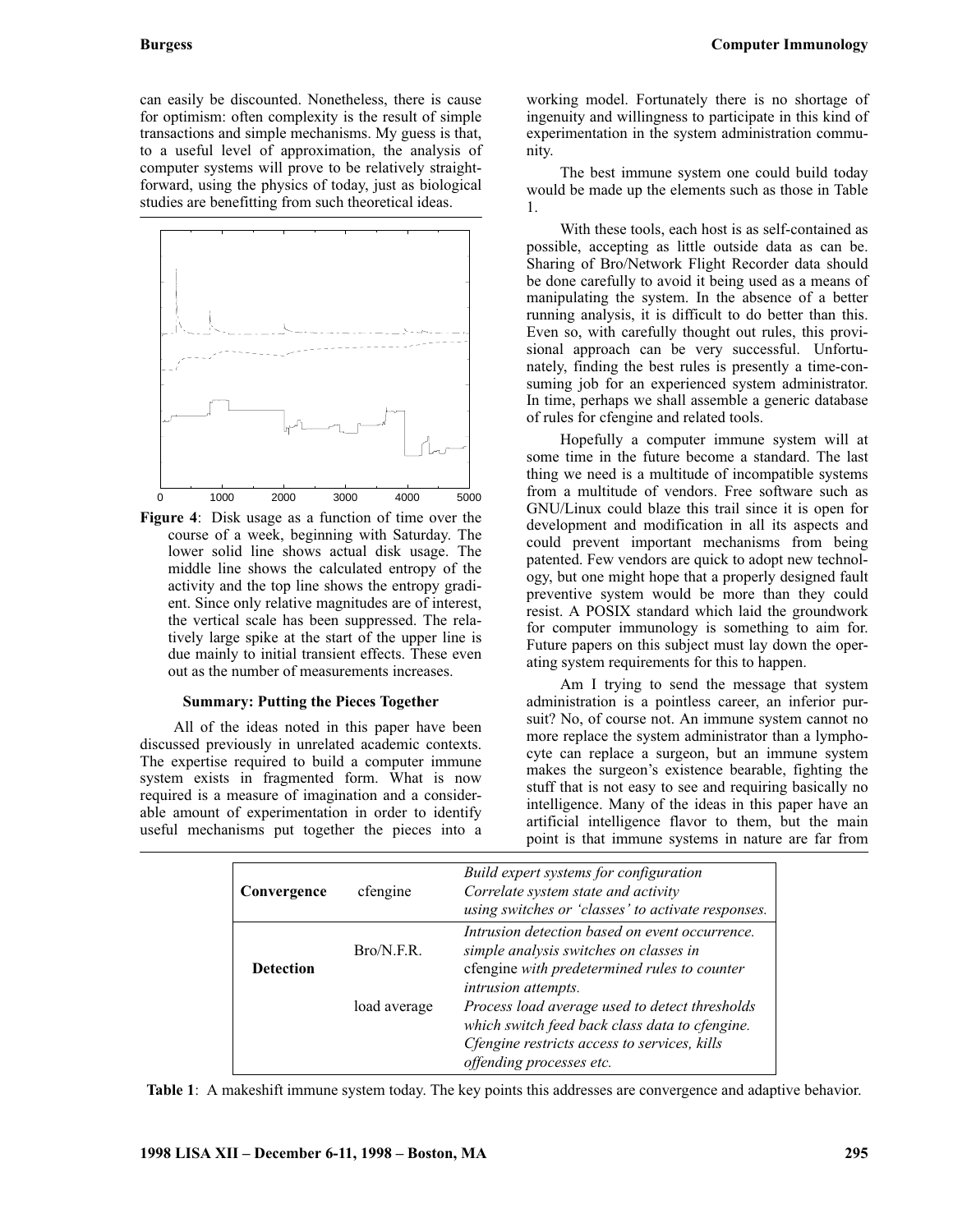intelligent. The less intelligent our autonomic systems are the cheaper they will be. Nature shows us that responsive system's don't need much intelligence as long as their mechanisms are ingenious! Simplicity and frequency are the keywords. I hope that the next few years will see important advances in the development of cooperative systems with the task of preserving the general health and reliability of the network.

I am grateful to Ketil Danielsen for a discussion about market economies in computing.

#### **Note Added**

After completing this paper, I was made aware of reference [67] where the authors conduct a time-series analysis of Unix systems very similar to those which I have advocated here. This paper deserves much more attention than I have been able to give it before the submission deadline.

#### **Author Information**

Mark Burgess is associate professor of physics and computer science at Oslo College. He is the author of GNU cfengine and can be reached at http://www.iu.hioslo.no/˜mark, where you will also find all the relevant information about cfengine and computer immunology.

#### **Bibliography**

- [1] John Brunner. *The Shockwave Rider*. Del Rey, New York, 1975.
- [2] M. W. Eichin and J. A. Rochlis. ''With microscope and tweezer: an analysis of the internet worm.'' *Proceedings of 1989 IEEE Computer Society symposium on security and privacy*, page 326, 1989.
- [3] M. Burgess. "A site configuration engine." *Computing systems*, 8:309, 1995.
- [4] M. Burgess and R. Ralston. ''Distributed resource administration using cfengine.'' *Software practice and experience*, 27:1083, 1997.
- [5] M. Burgess. "Cfengine as a component of computer immune-systems.'' *Norsk informatikk konferanse*, page (submitted), 1998.
- [6] M. Burgess and D. Skipitaris. "Acl management using gnu cfengine.'' *USENIX ;login:*, Vol.23 No. 3, 1998.
- [7] Isaac Asimov. *I, Robot*. 1950.
- [8] P. Anderson. ''Towards a high level machine configuration system.'' *Proceedings of the 8th Systems Administration conference (LISA)*, 1994.
- [9] M. Fisk. ''Automating the administration of heterogeneous LANs.'' ''Proceedings of the 10th Systems Administration conference (LISA),'' 1996.
- [10] J. P. Rouillard and R. B. Martin. "Config: a mechanism for installing and tracking system configurations.'' *Proceedings of the 8th Systems*

*Administration conference (LISA),* 1994.

- [11] J. Finke. "Automation of site configuration management.'' *Proceedings of the 11th Systems Administration conference (LISA)*, page 155, 1997.
- [12] M. Burgess and D. Skipitaris. "Adaptive locks for frequently scheduled tasks with unpredictable runtimes.'' *Proceedings of the 11th Systems Administration conference (LISA)*, page 113, 1997.
- [13] R. Evard. "An analysis of unix system configuration.'' *Proceedings of the 11th Systems Administration conference (LISA)*, page 179, 1997.
- [14] D. Schmidt. "Ace. adaptive communication environment.'' http://http://siesta.cs.wustl.edu/ schmidt/ACE.html.
- [15] Tivoli systems/IBM. *Tivoli software products*. http://www.tivoli.com .
- [16] Hewlett Packard. *Openview.*
- [17] Sun Microsystems. *Solstice system documentation*. http://www.sun.com .
- [18] Host factory. *Software system.* http://www.wv. com.
- [19] W. F. Tichy. " $RCS A$  system for version control.'' *Software practice and experience*, 15:637, 1985.
- [20] Caldera. *COAS project*. http://www.caldera.com .
- [21] *Webmin project.* http://www.webmin.com .
- [22] Palantir. The palantir was a project run by the university of Oslo Centre for Information Technology (USIT). Details can be obtained from palantir@usit.uio.no and http://www.palantir.uio. no . I am informed that this project is now terminated.
- [23] S. E. Hansen and E. T. "Atkins. Automated system monitoring and notification with Swatch.'' *Proceedings of the 7th Systems Administration conference (LISA)*, 1993.
- [24] V. Paxson. "Bro: A system for detecting network intruders in real time.'' *Proceedings of the 7th USENIX security symposium*, 1998.
- [25] M. J. Ranum, et al. ''Implementing a generalized tool for network monitoring.'' *Proceedings of the 11th Systems Administration conference (LISA)*, page 1, 1997.
- [26] R. Emmaus, T. V. Erlandsen, and G. J. Kristiansen. *Network log analysis*. Oslo College dissertation., Oslo, 1998.
- [27] S. Kittur, et al. "Fault tolerance in a distributed chorus/mix system.'' *Proceedings of the USENIX Technical conference.*, page 219, 1996.
- [28] W. Rosenbery, D. Kenney, and G. Fisher. *Understanding DCE*. O'Reilley and Assoc., California, 1992.
- [29] J. S. Plank. "A tutorial on Reed-solomon coding for fault tolerance in RAID-like systems.'' 27:995, 1997.